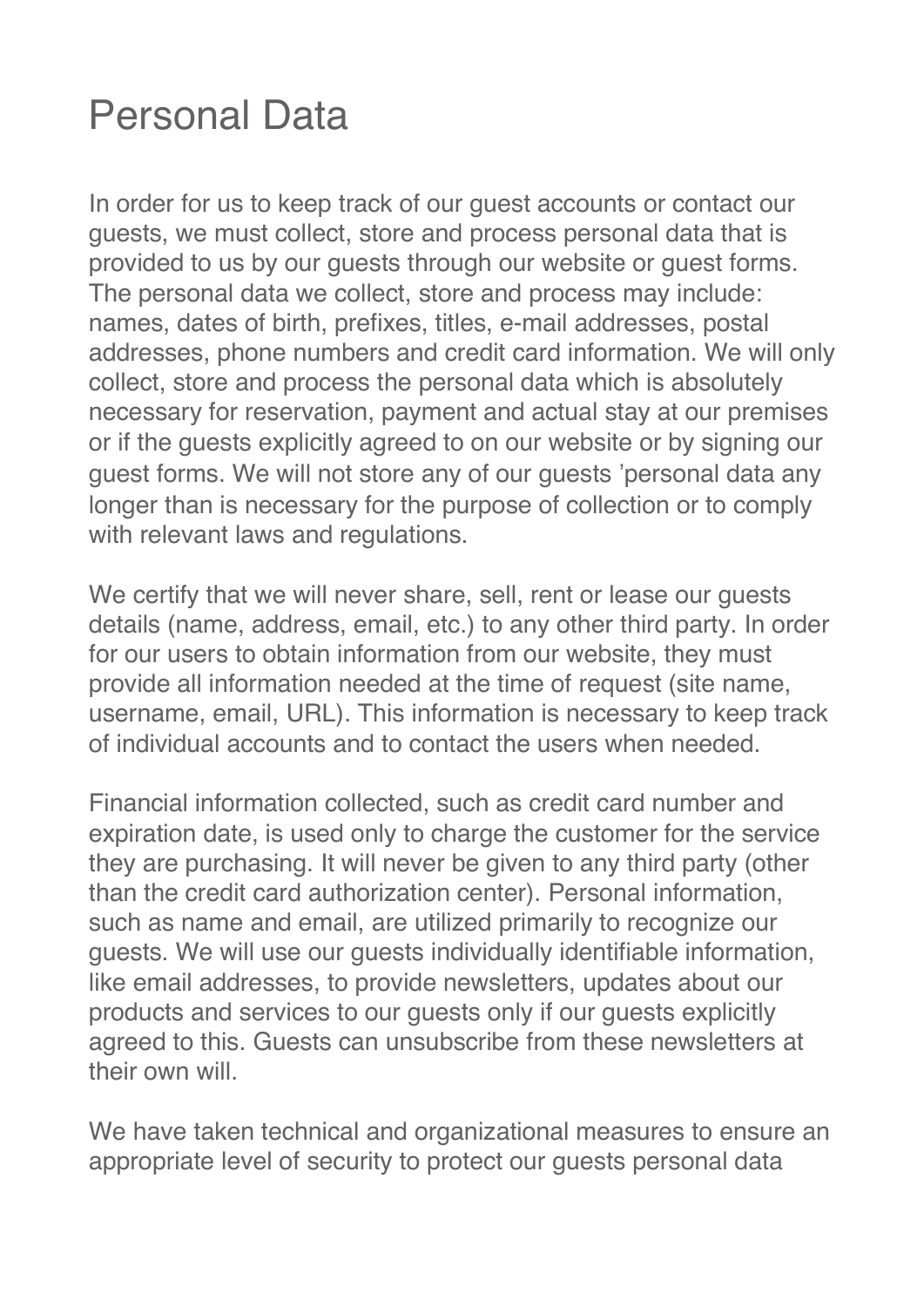from unauthorized or unlawful processing and from loss, alteration or disclosure.

### Intellectual Property

Website visitors accept that Home Of The Muse owns, or has lawfully licensed from third parties, all rights, titles, and interest in and to the website and all of the content. You acknowledge and agree that the content constituties valuable proprietary information that is protected by applicable intellectual property and other proprietary rights, laws, and treaties of the United States and other countries, and that you acquire no ownership interest by accessing or using the website or the content. Such intellectual property and proprietary rights may include, but are not limited to, copyrights, trademarks and service marks, and all such rights are the property of Home Of The Muse

# Copyright Policy

If you believe in good faith that any content has been copied in a way that constitutes copyright infringement, you may forward the following information to PO Box 350, Kralendijk, Bonaire: (i) your contact information, including your name, address, telephone number, and email address; (ii) identification and description of each copyrighted work that you claim has been infringed; (iii) the exact URL or location of the material that you claim is infringing; (iv) a statement by you that you have a good faith belief that the disputed use is not authorized by the copyright owner, its agent, or the law.

#### Use of Trademarks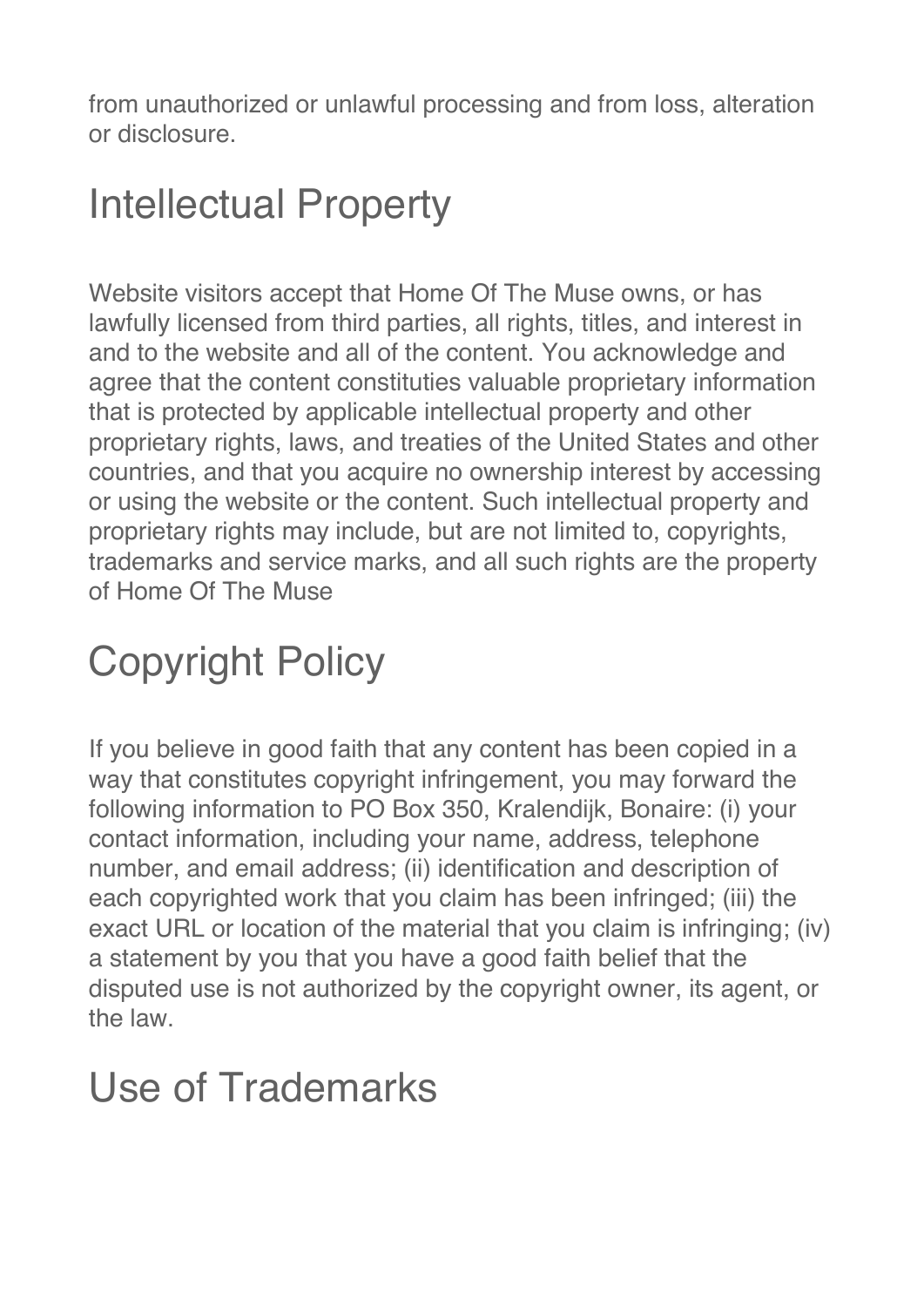You may not, without our express written permission, use any Home Of The Muse trademarks for any purpose. We may grant, deny, or revoke such permission at our sole discretion.

# **Hyperlinks**

This website includes hyperlinks to other partnership or informational websites which are not maintained by Home Of The Muse. We are not responsible for the content of any external website and we make no representations whatsoever concerning the content or accuracy of, opinions expressed in, or other links provided by such websites. The use of hyperlinks to external websites does not imply endorsement by Home Of The Muse to those websites or any products or services associated with those websites. Since Home Of The Muse does not endorse and is not responsible for the management of these websites, or their content, you should direct any concerns regarding an external website to the administrator of that website. You agree that you will bring no suit or claim against us arising from or based upon any such use of external websites.

If you link to the Home Of The Muse website, you agree that you will not misrepresent your relationship with us or present false or misleading impressions. No hyperlinks to the website may be used in a manner that implies or suggests that Home Of The Muse approves or endorses you, your website, or your goods and services. We will have no responsibility or liability for any content appearing on your website. No hyperlink may appear on any page on your website or within any context containing content or materials that may be interpreted as libelous, obscene, or criminal, or which infringes, otherwise violates, or advocates the infringement or other violation of, any third party rights.

We reserve the right, at any time and in our sole discretion, to request that you remove from your website all hyperlinks or any particular hyperlink to the Home Of The Muse website. Upon our